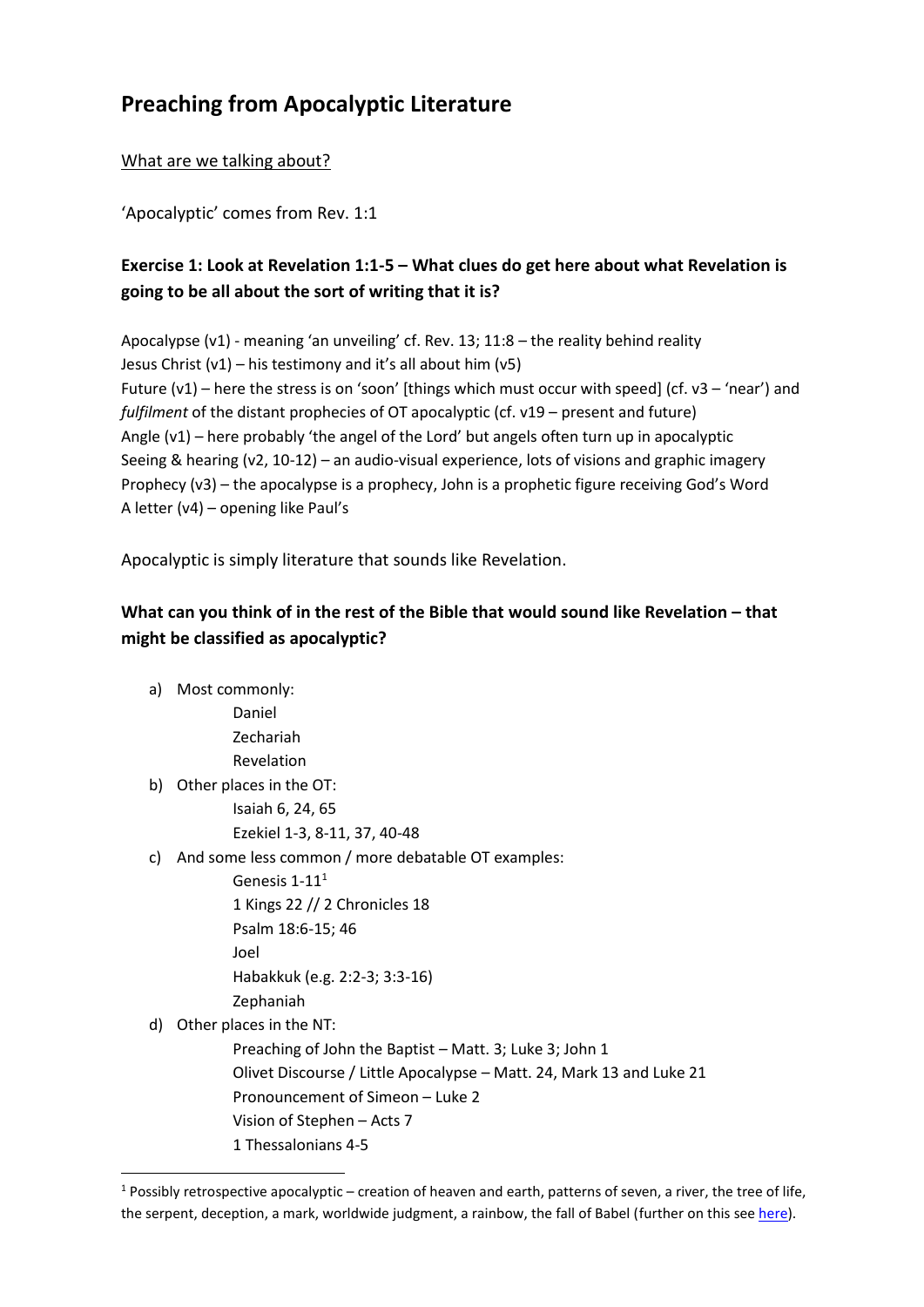2 Thessalonians 2 2 Peter 3 Other fragments – e.g. use of 'kingdom', 'son of man', Mark 11:23, Luke 23:29-31; 1 Peter 5:13

So we must tackle this literature because if we leave it:

- a) We'll be ignoring a lot of the Bible;
- b) We'll leave it to the manipulation of cults and cranks and our congregations will have little defence against their teaching;
- c) We'll miss the wonderful and powerful message of apocalyptic literature to the church.

### So what is apocalyptic like?

# **What things do you notice that those writings we looked at have in common?**

Often future / end time

Often angels / throne room of heaven

Often universal

Often prophecy – an intensification of prophecy – screaming warnings and

encouragement $2$ 

<u>.</u>

Visionary - often narrative visions

Recorded in figurative, allegorical language and particularly strong metaphor

- a) Metaphor = "speaking about one thing in terms... suggestive of another"<sup>3</sup>; borrowing language from one place and using it unconventionally in another place
- b) Impossible to read literally e.g. Rev. 5:5-6; 20:1-2; 21:9-10
- c) Original not stock images and fixed symbols e.g. Rev. 5:5-6
- d) Undefined, open and shifting e.g. Zech. 4; Rev. 4:5; 5:6; 14:3-5
- e) All-consuming, total metaphor  $-$  e.g. Rev. 1:14; 5:6; 11:7; 1 Peter 5:13 not A=B, just B<sup>4</sup>
- f) Allusions<sup>5</sup> to OT e.g. Zeph. 1:2-3//Gen. 6; Zech. 14:8//Ezek. 47; throughout Rev.
- g) Metaphor is being used to show the reality behind reality 'naming' contemporary reality with an OT image to give a powerful spiritual diagnosis of the situation – e.g. 1 Peter 5:13; Rev. 11:8

<sup>&</sup>lt;sup>2</sup> Cf. Rev. 22:10-11 – the sense that disaster is imminent.

<sup>3</sup> The definition of metaphor given by J. M. Soskice, Metaphor and Religious Language (Oxford: OUP, 1985) 49.

<sup>4</sup> Which is incidentally why there is so much debate a) about whether Rev. is metaphorical or literal and b) what the different metaphors refer to (e.g. who is the beast?).

 $5$  An allusion is language which reminds you of language somewhere else. It may be a word for word reciting of another text but it is different from normal quotations because it doesn't tell you it is a quotation – it doesn't have "This was to fulfil what the prophet X said:…"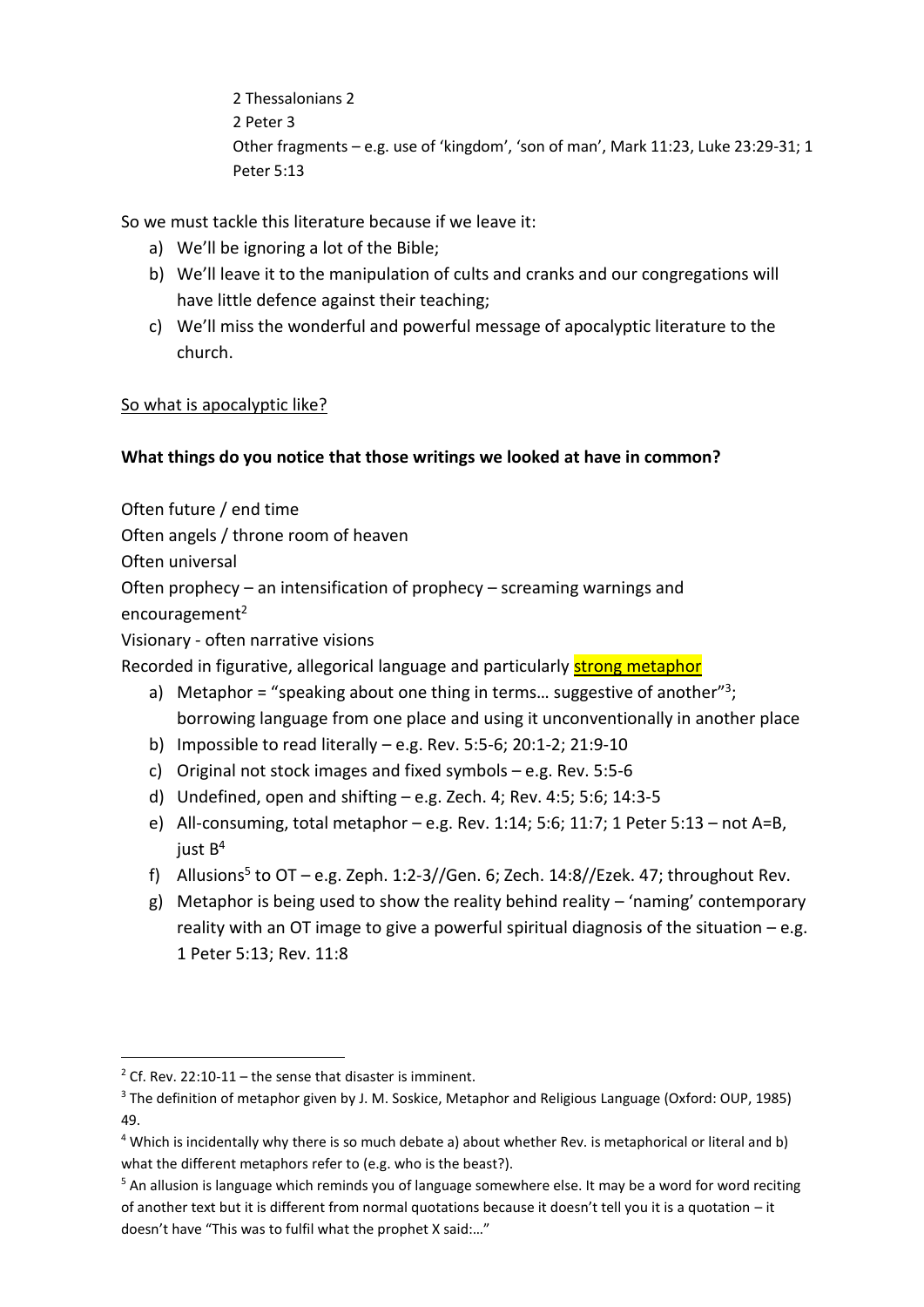**Exercise: Revelation 12**

- **Pray, read, read again**
- **What is basically going on?**
- **Can you take this literally?**
- **What allusions can you see here?**

Gen. 37 Gen. 3 – serpent, woman, seed, labour pains Isaiah 26:17-18; 66:7 Daniel 7-8, 10 Psalm 2:7 Exodus – e.g. Ex. 19:4 Daniel 7:25; 12:7 – time, times and half a time

#### How can we preach from apocalyptic?

- 1. Context, context, context
	- i. The immediate context  $-e.g.$  the way the narrative flows in Rev. 12
	- ii. Connections within the book e.g. Rev. 11:2,3; 12:6,14; 13:5 or 12:5 cf. 19:15
	- iii. The structure of the book  $-$  e.g. Ezekiel structure,<sup>6</sup> Daniel structure<sup>7</sup>, use of Olivet Discourse in different gospels,<sup>8</sup> Rev. as one prophecy structured around sevens etc.<sup>9</sup>
	- iv. The tone of the book e.g. Ezekiel 15 x 'rebellious house'; Revelation – 5 out of 7 letters negative - comfort the afflicted and afflict the comfortable
	- v. The Bible context especially Gen. 1-3 and the Christ event (cf. Daniel 7 the 'Son of Man'); universal emphasis; creation to new creation (Rev. 21-22)
- 2. The Bible interprets the Bible
	- i. NT interprets OT apocalyptic e.g. Ezek. 40 cf. John 2; Rev. 21-22
	- ii. OT interprets NT apocalyptic e.g. Rev. 1:13-16
	- iii. Listen for the allusions. And the more we read the Bible the more we will see the connections and hear the allusions
- 3. Listen to how apocalyptic literature asks to be read:
	- i. Ezekiel 3:15; Daniel 8:27; 9:1-4
	- ii. Revelation 1:3; 22:7 hear, receive and keep (cf. Dt. 29:29)<sup>10</sup>

1

 $6$  Note the 4 references to being seized by the Lord and carried away – Ezek. 1:1-3:15; 8:1-11:25; 37:1ff; 40:1ff – the first and third speak of the Spirit raising onto feet (Ezekiel and then Israel), and the second and fourth

speak of the Glory of the Lord and the Temple (departing and then returning).

<sup>7</sup> Daniel 2-7 is in Aramaic and may have a chiastic structure – A-B-C-C'-B'-A'.

 $8$  E.g. In Matthew the Olivet Apocalypse is linked to death of Christ and return of Christ; in Mark it is linked to confrontation and vindication, Luke linked to Temple and weeping.

<sup>&</sup>lt;sup>9</sup> See outline below.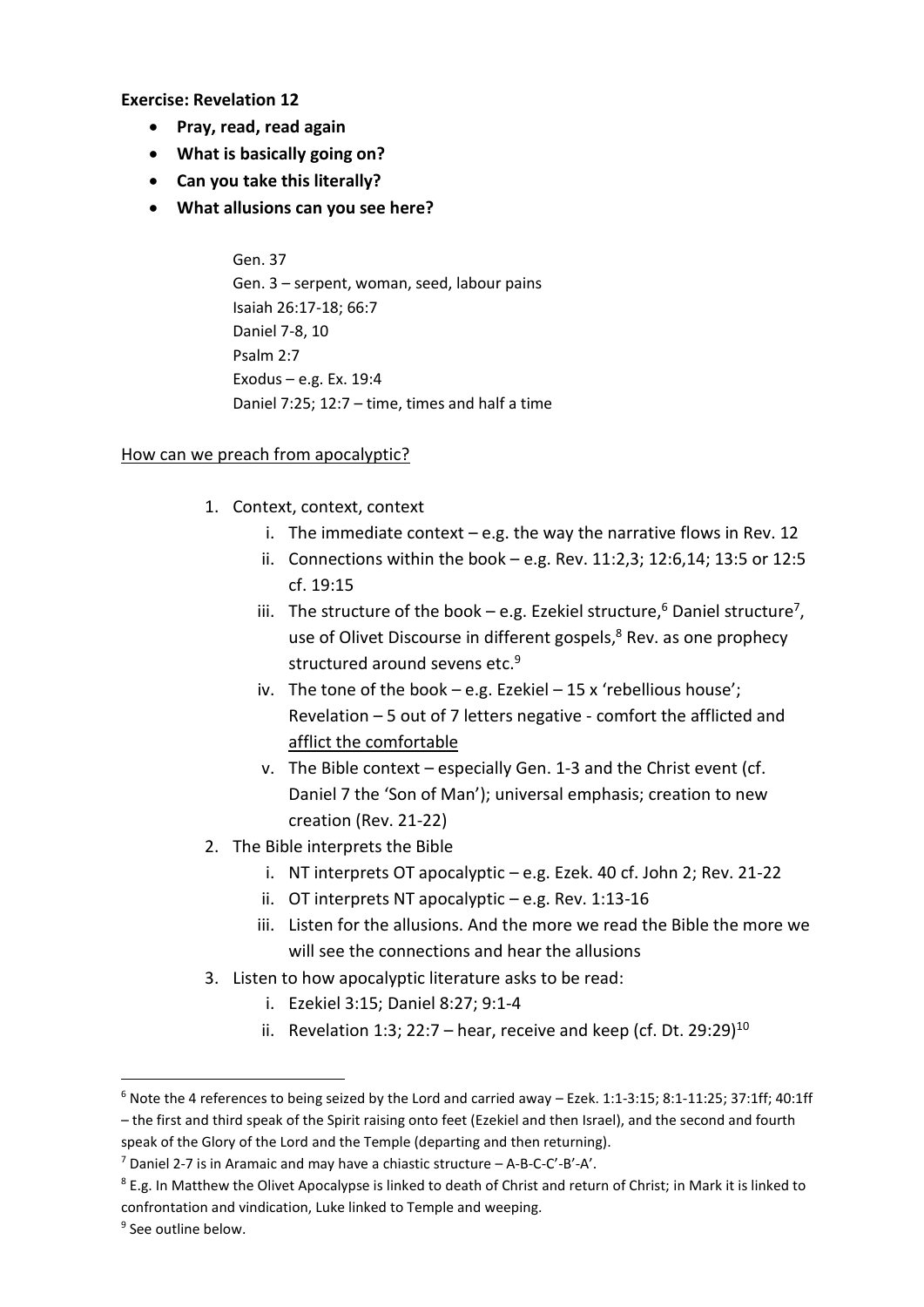- 4. So in practice:
	- i. Read the whole book in which your passage is found
	- ii. Read the passage *aloud*, don't worry about knowing what everything means
	- iii. Expect lots of imagery and feel the force of it  $-$  is it terrifying, beautiful, repulsive, awesome? It's about affections – feeling the emotional force of the imagery rather than trying to puzzle everything out as an intellectual challenge
	- iv. Notice the allusions and follow up where they come from in other parts of the Bible
	- v. When you preach, don't flatten out the metaphors by translating them into normal language – they work as metaphors – preach the imagery, help people feel the force of it
	- vi. And…
- 5. Preach Christ most important

#### **Exercise: Acts 2**

- **Read Acts 2:17-21 – what would be the main thing you would preach from that?**
- **Then read Acts 2:22-41 – what does Peter preach from Joel?**
	- i. The focus of apocalyptic is Christ:
		- a. Ezekiel 1,8
		- b. Daniel 2,3,4,5,6,7,10
		- c. Zephaniah  $2:3^{11}$
		- d. Zechariah 1-3, 9, 12, 14
		- e. Matthew 24
		- f. Revelation 1,5 (cf. 19:9-10), 20-22

#### **Exercise: Revelation 12**

1

**How would you preach the gospel of Christ crucified from this chapter?**

 $10$  For more ways that Revelation directs us in the way we read it as a something to stir our hearts and cause us to run from idolatry to Christ see The [Affective Directives of the Book of Revelation.](http://www.tyndalehouse.com/Bulletin/63=2012/07-Harker16.pdf)

<sup>11</sup> See further on the gospel theme of Zephaniah [here.](http://watumishiwaneno.wordpress.com/2012/04/27/what-is-zephaniah-all-about/)